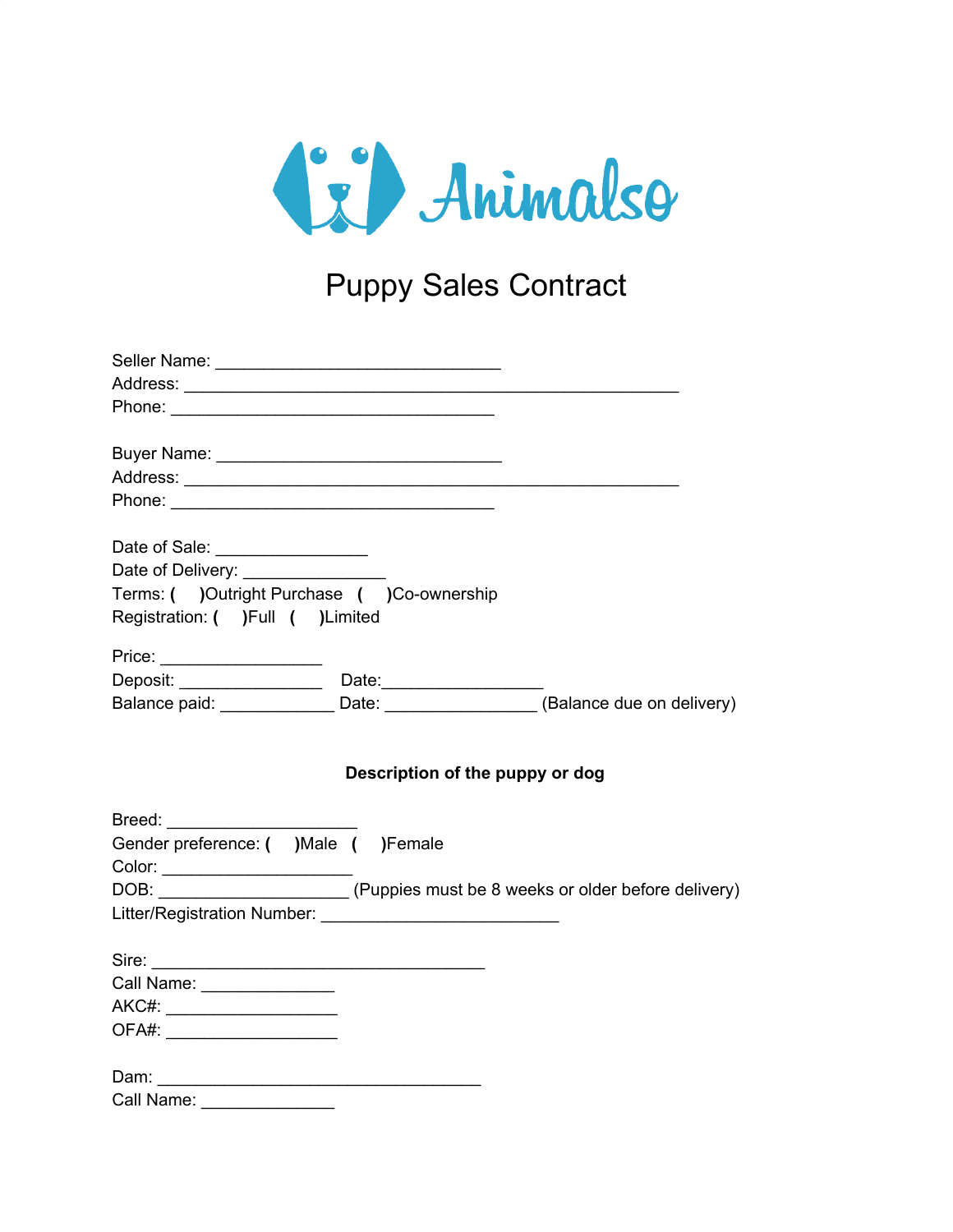AKC#: \_\_\_\_\_\_\_\_\_\_\_\_\_\_\_\_\_\_

OFA#:

\*\*\* See pedigree attached.

## **Proposed use of the puppy or dog**

- **( )** Pet or family companion
- **( )** Performance competitions
- **( )** Conformation events or dog shows
- **( )** Breeding

## **Seller Agreements**

- 1. This puppy/dog is a purebred (breed) This puppy/dog is of typical temperament and structure and embodies the basic standards of the \_\_\_(your dog's breed)\_\_\_\_ breed.
- 2. The pedigree furnished is correct.
- 3. The puppy/dog is: registered \_\_\_\_\_\_\_\_\_\_ registerable \_\_\_\_\_\_\_\_\_\_\_\_ with the AKC.
- 4. The registered name is/will be  $\ddot{\phantom{a}}$  and  $\ddot{\phantom{a}}$  are  $\ddot{\phantom{a}}$ ; or
- 5. The kennel prefix \_\_\_\_\_\_(your kennel name)\_\_\_\_\_\_\_ must be used as the first word of the registered name or be used in the name.
- 6. AKC Registration papers will be filled out after the sale is complete, and will be forwarded to the buyer once the AKC returns them.
- 7. The registration is equal or limited) The Puppies sold on limited registration may not be shown in AKC conformation shows or bred. The buyer's understanding and acceptance of this condition are signified here by his/her initials: \_\_\_\_\_\_\_\_\_\_\_\_\_\_\_\_\_\_ on  $(date)$  .
- 8. The purchase price of this puppy/dog will be refunded if the buyer furnishes the seller with a veterinary certificate indicating that the puppy/dog is unwell or unsound and returned within 72 hours from delivery. The Seller will reimburse no veterinary or shipping costs.
- 9. If the buyer has paid by check, the purchase price will be refunded only if or when the buyer's check has cleared and been credited to the seller's account.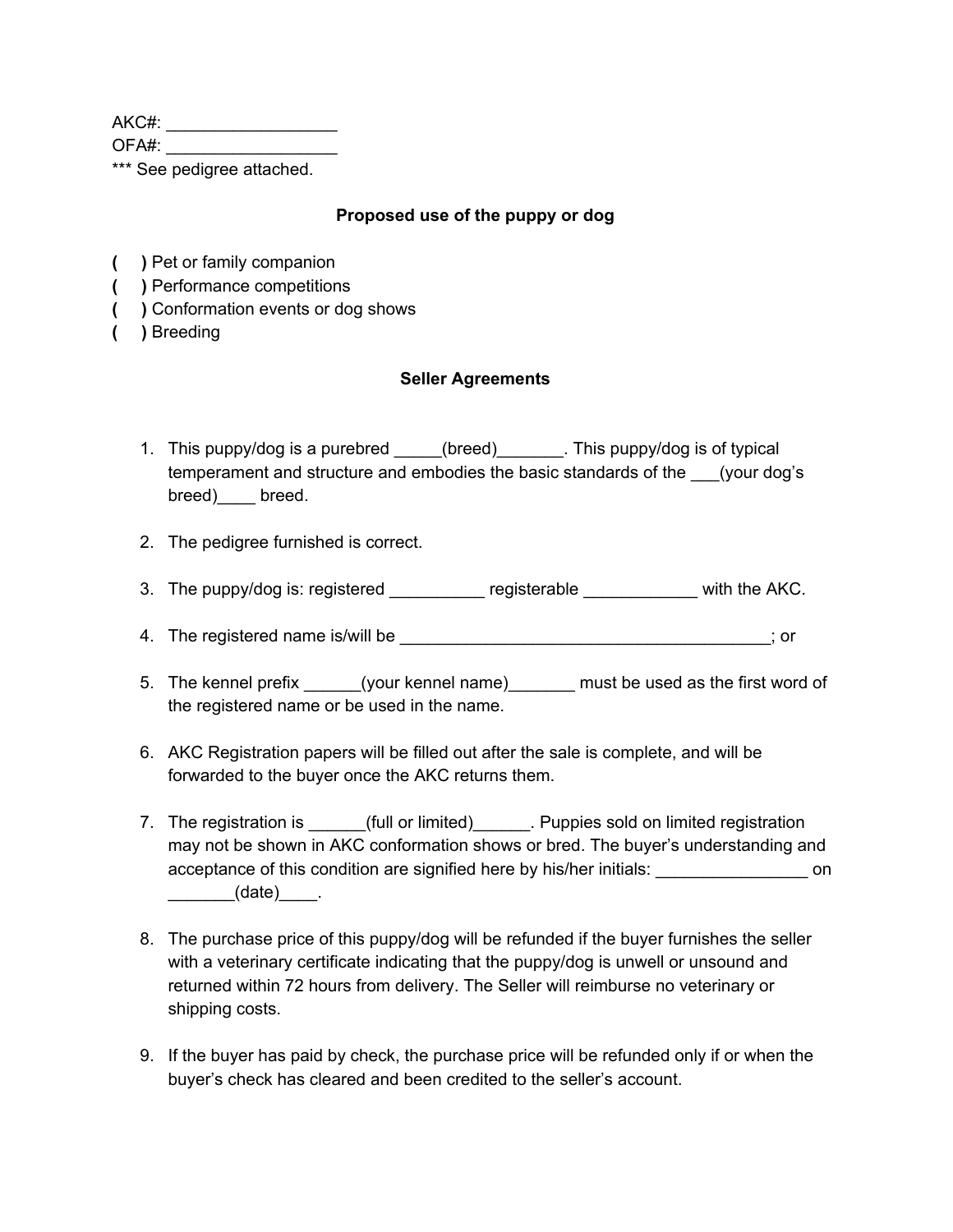- 10. The puppy/dog's sire and dam are both OFA certified as free of hip dysplasia and comes from many generations of puppy/dogs who are also free of hip dysplasia. The puppy/dog is expected to be free of hereditary crippling hip dysplasia. However, no guarantee of such is or can be made, or intended herein.
- 11. The puppy/dog is healthy at the time of sale and has had immunizations enumerated in the attached health record.
- 12. If at any time the buyer is unable to keep or care for the puppy/dog, it must be returned to the seller. The puppy/dog may not be transferred or sold by the buyer. The buyer's understanding and acceptance of this condition is signified here by his or her initials:  $\Box$  on  $(\text{date})$

*The seller will endeavor to place any returned puppy/dog as advantageously as possible. If a purchase price is obtained for the puppy/dog, it will be refunded to the original buyer, less any costs of placement. If the puppy/dog is placed free of charge, no money will be returned to the original buyer. No veterinary or other costs of keeping the puppy/dog, or any other costs incurred by the buyer resulting from his/her ownership of the puppy/dog, will be paid by the seller to the original buyer of the puppy/dog under any circumstances.*

- 13. The seller in no way guarantees that this puppy/dog shall win in conformation and/or performance events.
- 14. The seller agrees to provide advice and information on showing and grooming to the best of his/her ability, to help the buyer of a show or performance potential puppy/dog to present the canine to its best potential.
- 15. If the seller determines, by any means, that the puppy/dog is not suitably cared for, or that it has been mentally or physically mistreated, the seller has the right to take full possession of the dog, and its duly signed AKC transfer papers/registration, without compensation.

The seller's opinion is the only authority required to justify this action. Testimony of other people will not supersede the seller's judgment on this matter. Under such circumstances, all warranties are then VOID.

No other warranties or guarantees, expressed or implied, are made under this contract except as stated above. Signed by the seller: \_\_\_\_\_\_\_\_\_\_\_\_\_\_\_\_\_\_\_\_\_\_\_\_\_\_ Date: \_\_\_\_\_\_\_\_\_\_\_\_\_\_\_\_\_

**Buyer Agreements**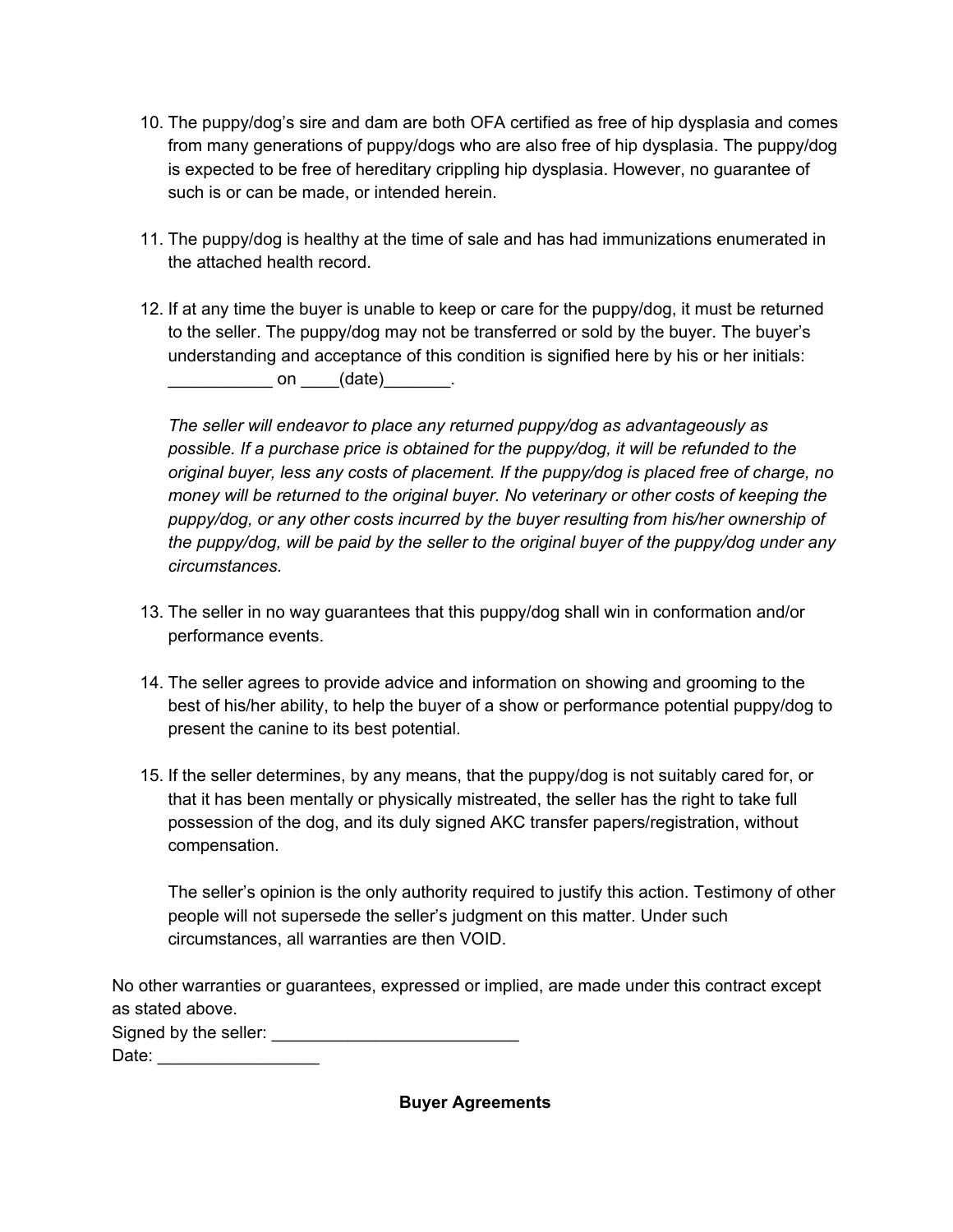The buyer agrees that if at any time, and for any reason, he/she is unable to keep or properly care for the puppy/dog, it shall be returned to the seller and no one else. The buyer's understanding and acceptance of this condition is signified here by his/her initials: on (date) .

- 1. The buyer agrees to maintain the puppy/dog's health with yearly vaccinations as specified by their veterinarian.
- 2. Should the puppy/dog become ill or unsound, any and all costs of treatment will be the responsibility of the buyer.
- 3. The buyer agrees to keep the puppy/dog in an appropriate lean weight to maximize the puppy/dog's soundness and longevity.
- 4. The buyer agrees to feed only those puppy/dog foods acceptable to the seller, and in particular, agrees not at any time to feed the puppy/dog a "raw," BARF, vegetable, or home-cooked diet.
- 5. The buyer agrees to contact the seller about any changes to the puppy/dog's diet and to abide by the seller's decision regarding any change in food. The buyer's acceptance of this condition is signified here by his/her initials: \_\_\_\_\_\_\_\_\_\_\_\_ on \_\_\_(date)\_\_\_\_.
- 6. The buyer agrees to socialize, train, and keep the puppy/dog in a manner acceptable to the seller.
- 7. If at any time, the seller finds that the puppy/dog is being kept, treated, or allowed to behave in a manner not acceptable to him/her, the buyer agrees to surrender the puppy/dog to the seller. It shall include all of its registration documents, with ownership transfer adequately signed.
- 8. The buyer agrees to allow the seller access to the puppy/dog, and to the premises where it is kept, to evaluate the condition therein.
- 9. The buyer of both pet and show/breeding puppies shall obtain OFA hip certification (Penn Hip is not acceptable) as soon as possible after the puppy/dog reaches 24 months of age. This will help us continue to provide the healthiest, happiest, and soundest pets possible.
- 10. The buyer agrees not to sue the seller and to pay any and all court or attorney fees incurred by the seller should any suit be brought against the seller regarding this puppy/dog by any person. The buyer signifies acceptance of this condition by initialing here: \_\_\_\_\_\_\_\_\_\_\_\_\_\_\_ on \_\_\_\_(date)\_\_\_\_\_.